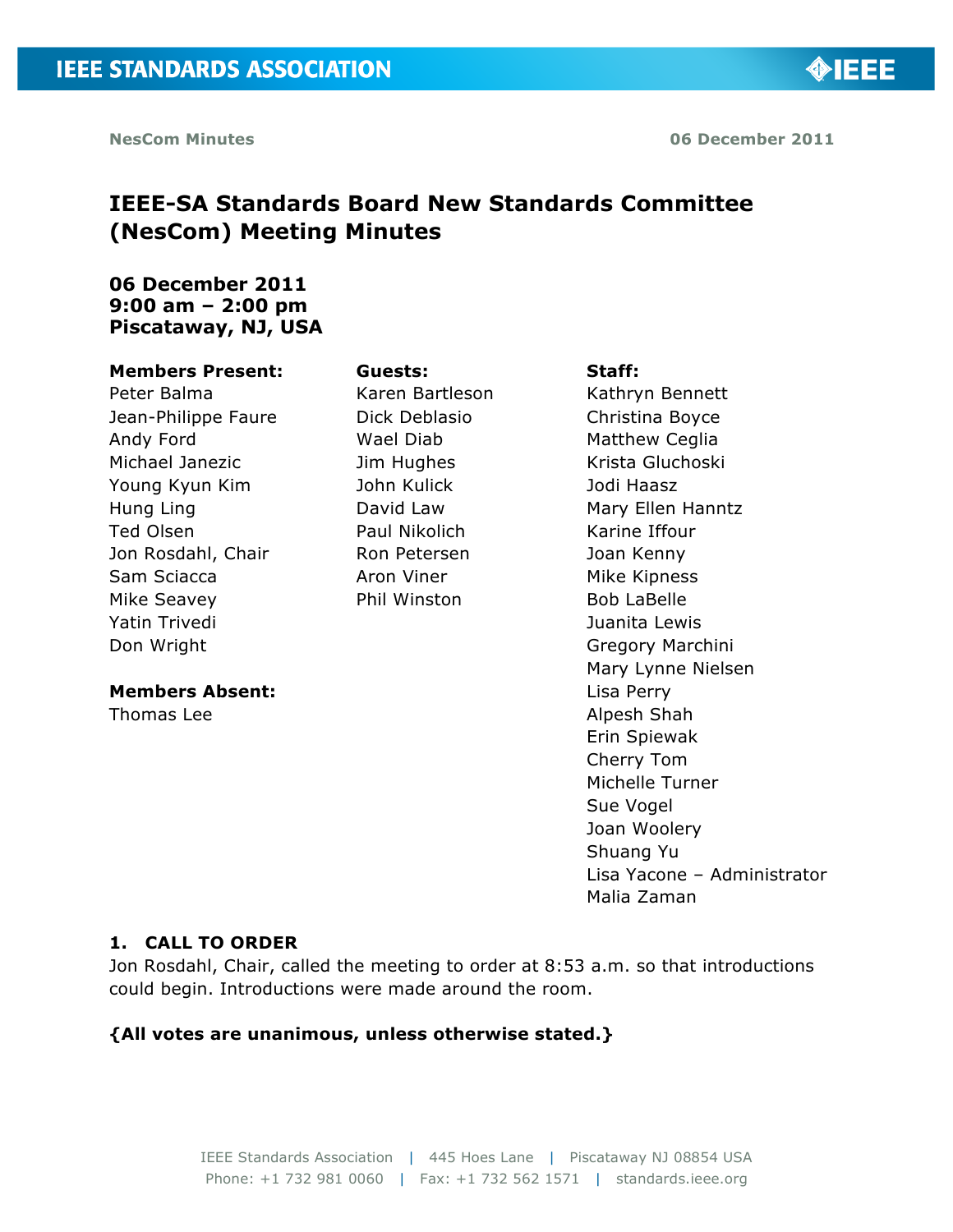### **2. REVIEW AND APPROVAL OF AGENDA**

Chair Rosdahl asked to make agenda items 6.1, Match Rule Update and 2.1.1.6 and 4.4.3, the review of PC37.113 (Withdrawal Request and New PAR) time specific for 11:45 a.m. so that David Law and Phil Winston, from RevCom, could be present. A request was also made to move item 4.3.9, the review of P1909.1 (New PAR) to the front of agenda item 4, PARs for Discussion, so that the working group chair who was present could leave immediately after. Peter Balma requested the addition of a new business item entitled, "PARs, Standards and Technical Societies". This item was added as 6.3. Sam Sciacca requested the addition of a new business item entitled, "Withdrawals and resubmittals". This item was added as 6.4. Mary Lynne Nielsen noted that a new business agenda item she had requested prior to the meeting had been left off of the agenda. "Affiliation on the PAR" was then added as 6.5.

A motion was made and seconded to approve the agenda as amended. Upon vote, the motion was approved.

## **2.1 Consent Agenda 2.1.1 Withdrawal Requests**

**P11073-10202** (IEEE Engineering in Medicine and Biology Society/IEEE 11073TM Standards Committee) Standard for Health informatics - Point-of-care medical device communication - Domain information model (DIM) - XML schema format **Recommendation: Approve PAR withdrawal**

**P11073-20301** (IEEE Engineering in Medicine and Biology Society/IEEE 11073TM Standards Committee) Standard for Health informatics - Point-of-care medical device communication - Application Profile - Optional package, remote control **Recommendation: Approve PAR withdrawal**

**P11073-20401** (IEEE Engineering in Medicine and Biology Society/IEEE 11073TM Standards Committee) Standard for Health Informatics - Point-of-Care Medical Device Communication - Application Profile - Common Networking Infrastructure **Recommendation: Approve PAR withdrawal**

**P1451.1** (IEEE Instrumentation and Measurement Society/TC9 - Sensor Technology)

Standard for A Smart Transducer Interface for Sensors and Actuators - Network Capable Application Processor (NCAP) Information Model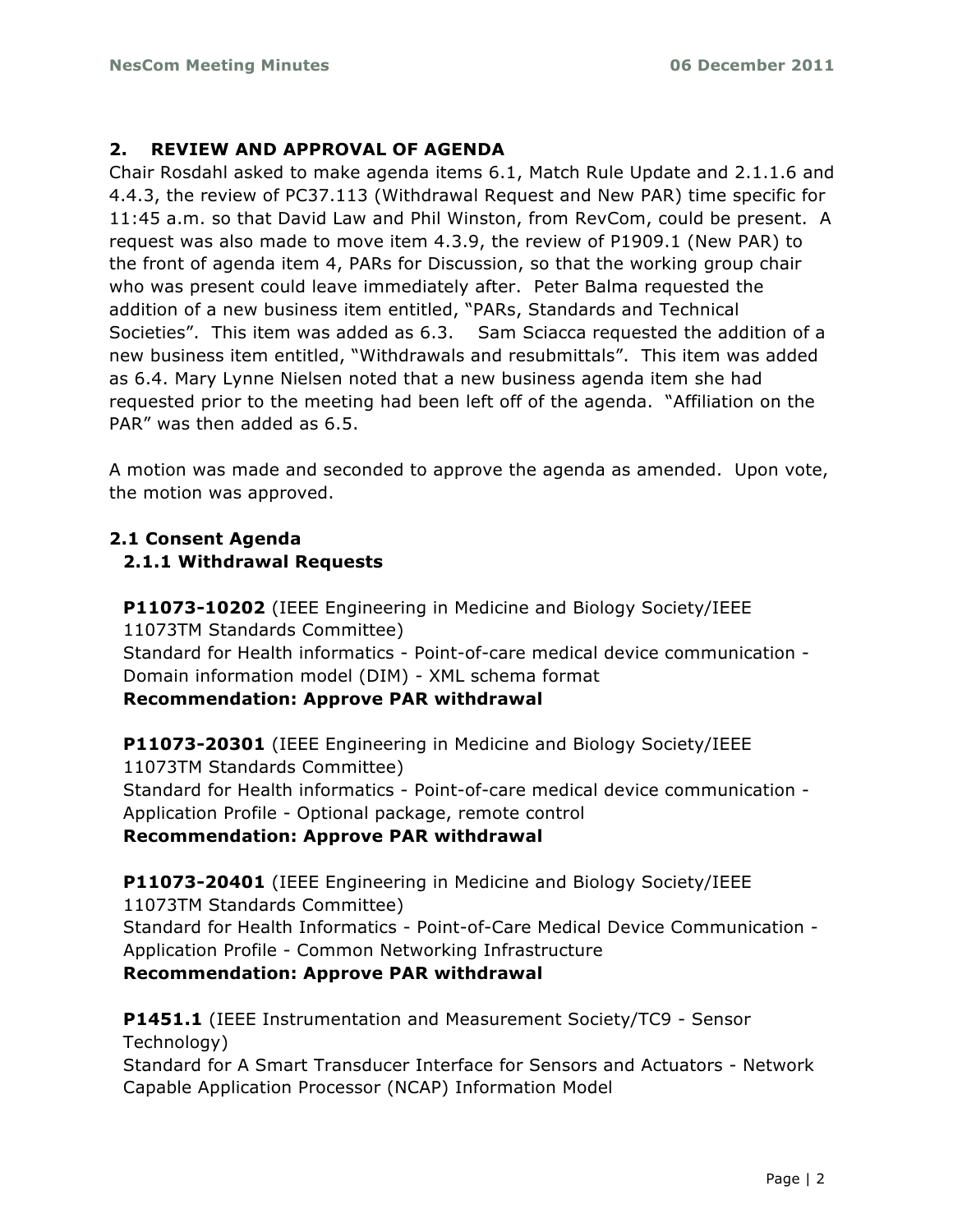This PAR withdrawal request was initially recommended for approval as part of the consent agenda. This item was revisited during discussion of 4.3.1. P1451.1 - PAR for Revision, later in the meeting. There was a motion to reconsider withdrawal of P1451.1. Upon vote, the motion passed. The subsequent motion to withdraw P1451.1 failed.

#### **Recommendation: Defer PAR withdrawal**

**P1299** (IEEE Power and Energy Society/Insulated Conductors) Guide for the Connection of Surge Arresters to Protect Insulated, Shielded Electric Power Cable Systems

#### **Recommendation: Approve PAR withdrawal**

**PC37.113** (IEEE Power and Energy Society/Power System Relaying) Guide for Protective Relay Applications to Transmission Lines **Recommendation: Approve PAR withdrawal**

**PC57.12.37a** (IEEE Power and Energy Society/Transformers) IEEE Standard for the Electronic Reporting of Distribution Transformer Test Data - Amendment: Updating to Include Efficiency Fields

#### **Recommendation: Approve PAR withdrawal**

**PC57.32** (IEEE Power and Energy Society/Transformers) Standard Requirements, Terminology and Test Procedures for Neutral Grounding Devices

#### **Recommendation: Approve PAR withdrawal**

**P1528.4** (IEEE-SASB Coordinating Committees/SCC39 - International Committee on Electromagnetic Safety)

Recommended Practice for Determining the Peak Spatial Average Specific Absorption Rate (SAR) in the Human Body from Wireless Communications Devices, 30 MHz - 6 GHz: Requirements for Using the Finite-Element Method for SAR Calculations, specifically involving Vehicle Mounted Antennas and Personal Wireless Devices

**Recommendation: Approve PAR withdrawal**

# **2.1.2 Administrative Withdrawals**

The following PARs were administratively withdrawn:

### **P1780** (AES/GA)

Standard Specification Format Guide and Test Procedure for Inertial Measurement Units (IMU)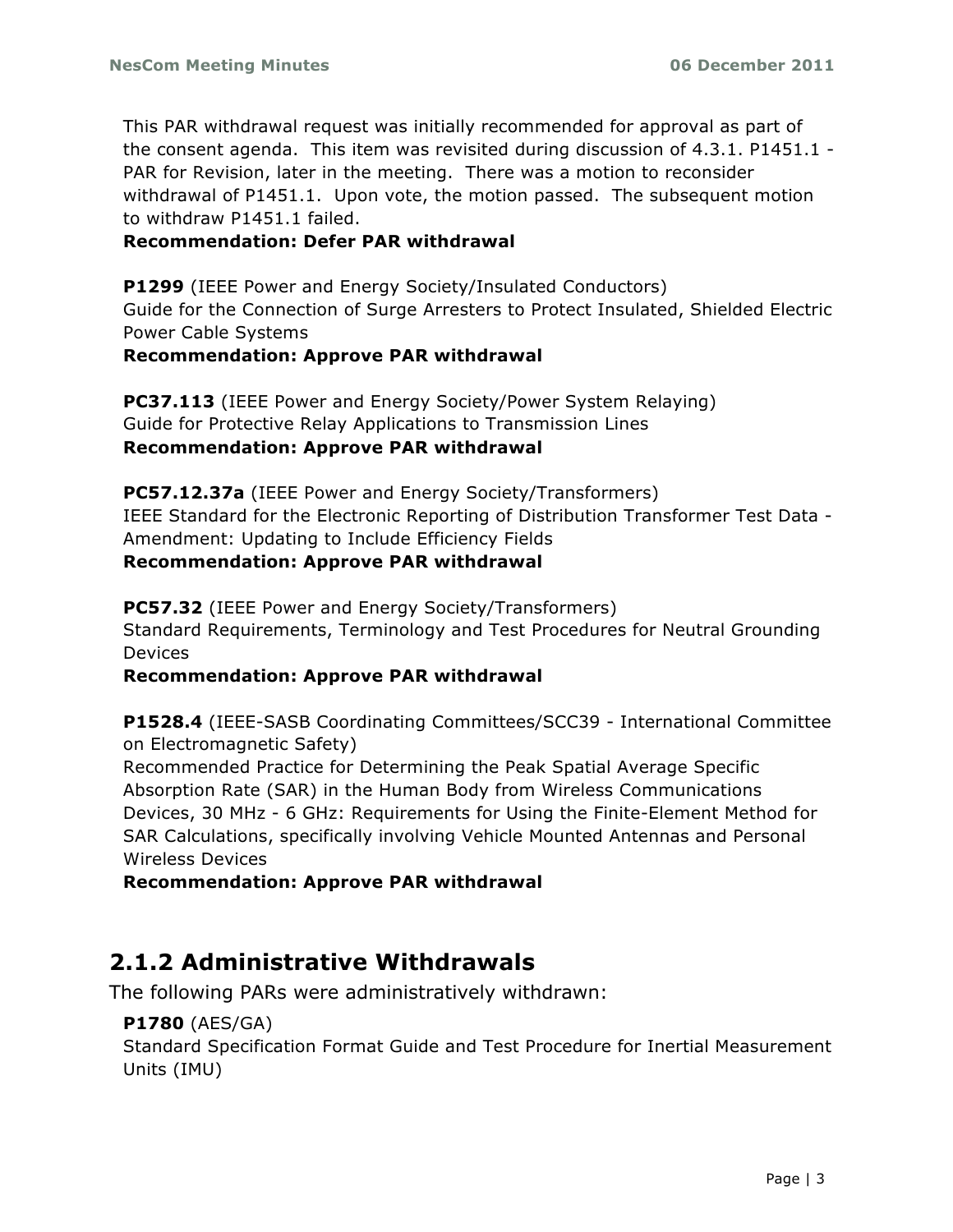#### **P1700** (C/IA)

Standard for Information System Security Assurance Architecture (ISSAA)

### **P802.11mb** (C/LM)

Standard for Information Technology - Telecommunications and information exchange between systems - Local and Metropolitan Area networks - Specific requirements - Part 11: Wireless LAN Medium Access Control (MAC) and Physical Layer (PHY) specifications - Amendment: Accumulated maintenance changes

### **P1003.27** (C/PA)

Information technology-POSIX(R) C++ Language Interfaces - Binding for System Application Program Interface (API)

### **P1723** (C/S2ESC)

Standard for SOA (Service-Oriented Architecture) Solution Reference Architecture

#### **P1244.2** (C/SS)

Standard for Media Management System (MMS) Session Security, Authentication, Initialization Protocol (SSAIP)

#### **P1244.3** (C/SS)

Standard for Media Management System (MMS) Media Management Protocol (MMP)

#### **P1244.4** (C/SS)

Standard for Media Management System (MMS) Drive Management Protocol (DMP)

### **P1244.5** (C/SS)

Standard for Media Management System (MMS) Library Management Protocol (LMP)

#### **P11073-30503** (EMB/11073)

Standard for Health informatics - Point-of-care medical device communication - Transport profile - RF wireless - Local area network (wLAN)

#### **P1642** (EMC/SDCom)

Recommended Practice for Protecting Public Accessible Computer Systems from Intentional EMI

### **P1095** (PE/ED&PG)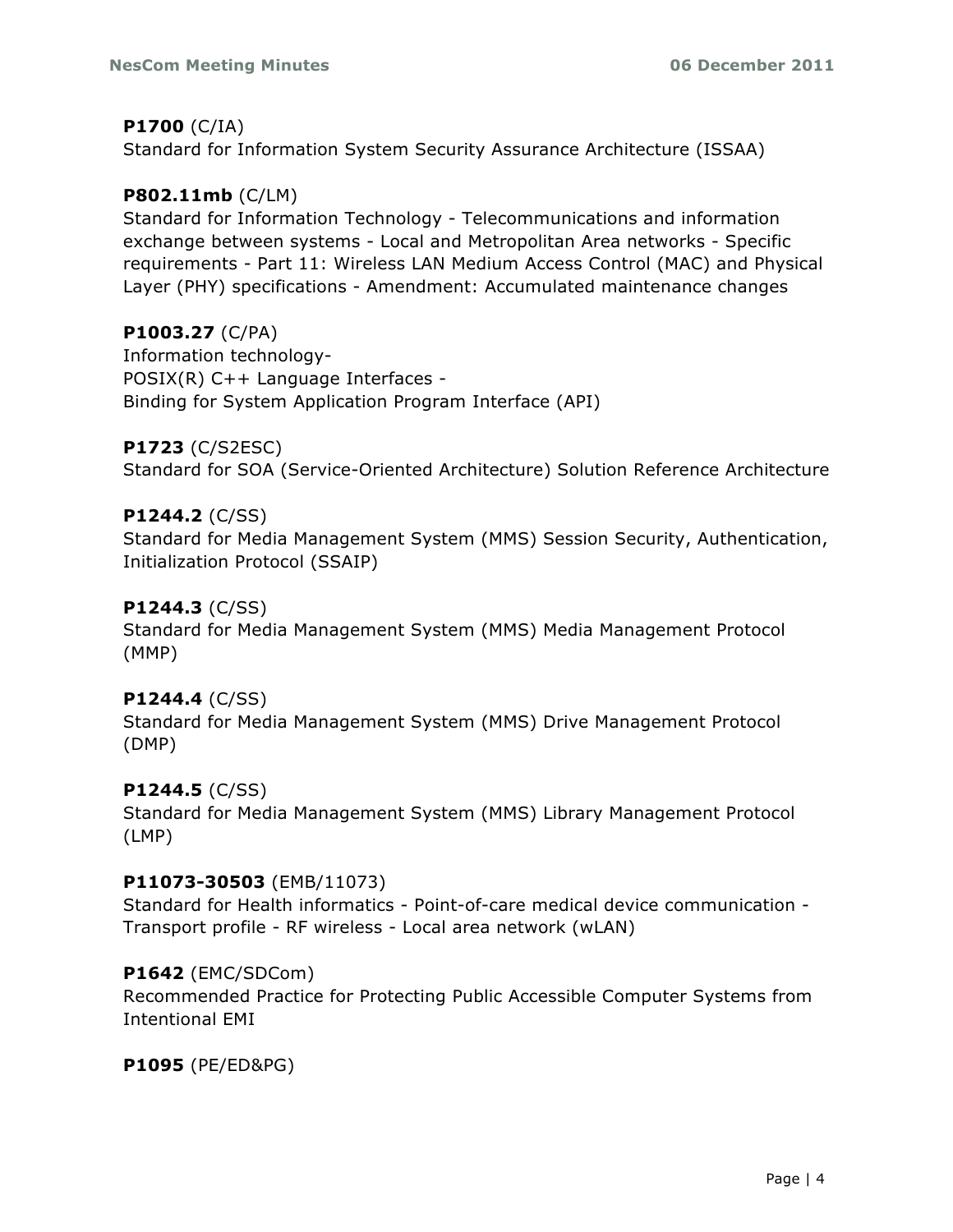Guide for the Installation of Vertical Generators and Generator/Motors for Hydroelectric Applications

#### **P1719** (PE/EM)

Guide for Evaluating Stator Cores of AC Synchronous Electric Machines Rated 1 MVA and Higher

#### **P622** (PE/NPE)

Recommended Practice for the Design and Installation of Electric Heat Tracing Systems for Nuclear Power Generating Systems

#### **PC37.237** (PE/PSR)

Recommended Practice for Time Tagging of Power System Protection Events

#### **P1127a** (PE/SUB)

IEEE Guide for the Design, Construction, and Operation of Electric Power Substations for Community Acceptance and Environmental Compatibility - Amendment to remove references to Substation Slide Library

#### **PC37.68** (PE/SWG)

Guide for the Requirements for Microprocessor-Based Controls for Distribution Pole-Mount and Padmount Switchgear Rated above 1kV up to 38kV

#### **P1547.5** (SASB/SCC21)

Guide for Technical Guidelines for Interconnection of Electric Power Sources Greater than 10MVA to the Power Transmission Grid

#### **2.1.3 Request for transfer of PAR sponsorship**

ComSoc requested that the following projects be transferred to COM\PLC-SC (on SASB agenda for approval as sponsor) as they deal with PLC related topics:

**IEEE 1901 P1901.2 P1905.1 P1909.1 IEEE 1775 - Co-sponsored with PES**

**Request approved as part of the consent agenda.**

#### **2.1.4 Request for PAR number change - P1677 to PC37.122.4**

**Request approved as part of the consent agenda.**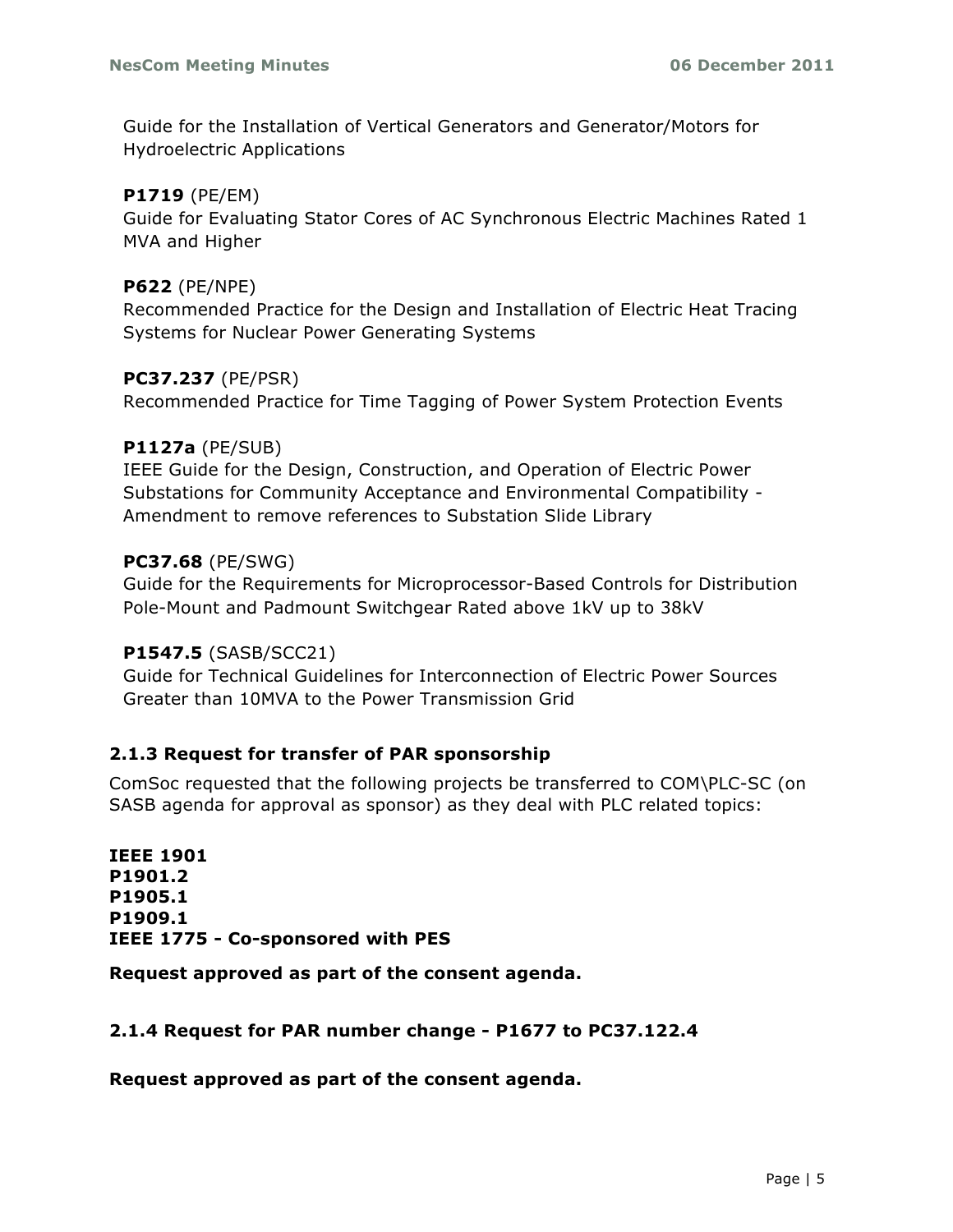#### **3 Approval of Minutes from the 9 September 2011 Meeting**

A motion was made, and seconded to approve the 9 September 2011 NesCom minutes. Upon vote, the motion passed.

#### **4 PARs for Discussion**

### **4.1 Modified PARs**

**P802.15.6** (IEEE Computer Society/LAN/MAN Standards Committee) Standard for Wireless Body Area Networks **Recommendation: Approve modified PAR** 

**P802.16n** (IEEE Computer Society/LAN/MAN Standards Committee) IEEE Standard for Local and Metropolitan Area Networks Part 16: Air Interface for Broadband Wireless Access Systems Amendment: Higher Reliability Networks **Recommendation: Approve modified PAR** 

**P802.16p** (IEEE Computer Society/LAN/MAN Standards Committee) IEEE Standard for Air Interface for Broadband Wireless Access Systems Amendment: Enhancements to Support Machine-to-Machine Applications **Recommendation: Approve modified PAR** 

**P828** (IEEE Computer Society/Software & Systems Engineering Standards Committee) Standard for Configuration Management in Systems and Software Engineering **Recommendation: Approve modified PAR**

**P1451.2** (IEEE Instrumentation and Measurement Society/TC9 - Sensor Technology) Standard for a Smart Transducer Interface for Sensors and Actuators - Serial Pointto-Point Interface

**Recommendation: Approve modified PAR** 

## **P1138-2009/Cor 1** (IEEE Power and Energy Society/Power System

Communications) Standard for Testing and Performance for Optical Ground Wire (OPGW) for Use on Electric Utility Power Lines - Corrigendum 1: Stress Strain Temperature Correction **Recommendation: Approve modified PAR** 

**P62271-37-082** (IEEE Power and Energy Society/Switchgear) Standard for High-voltage switchgear and controlgear - Part 37-082: Measurement of sound pressure levels on alternating current circuit-breakers **Recommendation: Approve modified PAR**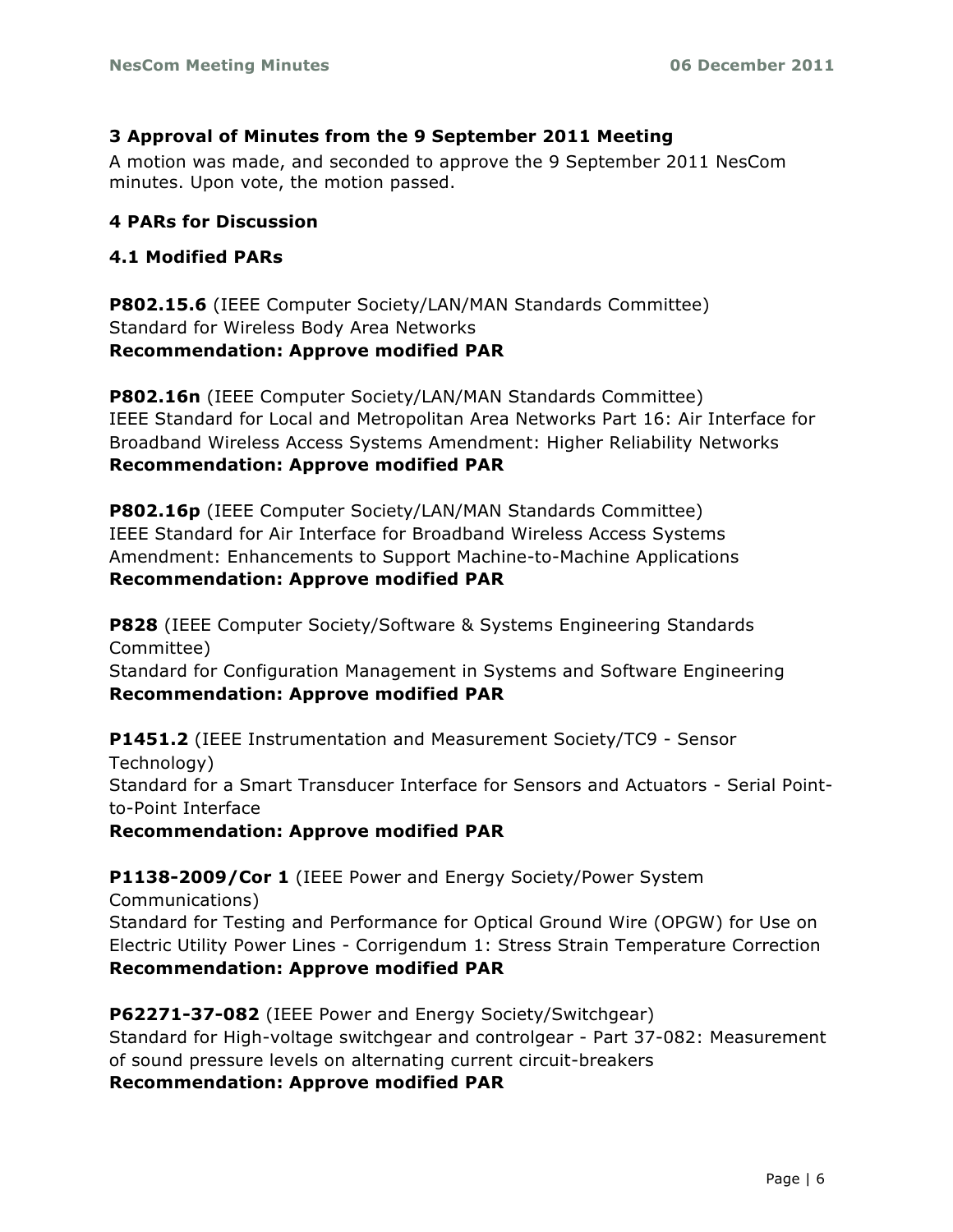**P1705** (IEEE-SASB Coordinating Committees/SCC31 - Automatic Meter Reading and Energy Management) Standard for Compliance Testing to Utility Industry Metering Communications Protocol Standards

**Recommendation: Conditionally approve modified PAR contingent on working group chair information being added to the PAR form [Condition met 14 Dec 2011]**

### **4.2 Extension Requests**

**P802.15.4e** (IEEE Computer Society/LAN/MAN Standards Committee) IEEE Standard for Local and Metropolitan Area Networks Part 15.4: Low Rate Wireless Personal Area Networks (LR-WPANs) Amendment to the MAC sub-layer

**Recommendation: Approve request for an extension until December 2012** 

**P802.15.6** (IEEE Computer Society/LAN/MAN Standards Committee) Standard for Information Technology - Telecommunications and Information Exchange Between Systems - Local and Metropolitan Area Networks - Specific Requirements - Part 15.6: Wireless Medium Access Control (MAC) and Physical Layer (PHY) Specifications for Wireless Personal Area Networks (WPANs)used in or around a body

**Recommendation: Approve request for an extension until December 2012** 

**P1363** (IEEE Computer Society/Microprocessor Standards Committee) Standard Specifications for Public Key Cryptography **Recommendation: Approve request for an extension until December 2012**

**P1363.3** (IEEE Computer Society/Microprocessor Standards Committee) Standard for Identity-Based Cryptographic Techniques using Pairings **Recommendation: Approve request for an extension until December 2012** 

**P1278.1** (IEEE Computer Society/Simulation Interoperability Stds Organization/Stds Activities Committee) Standard for Distributed Interactive Simulation - Application Protocols **Recommendation: Approve request for an extension until December 2012**

**P1450.6.2** (IEEE Computer Society/Test Technology) Standard for Memory Modeling in Core Test Language (CTL) **Recommendation: Approve request for an extension until December 2012** 

**P11073-00103** (IEEE Engineering in Medicine and Biology Society/IEEE 11073TM Standards Committee)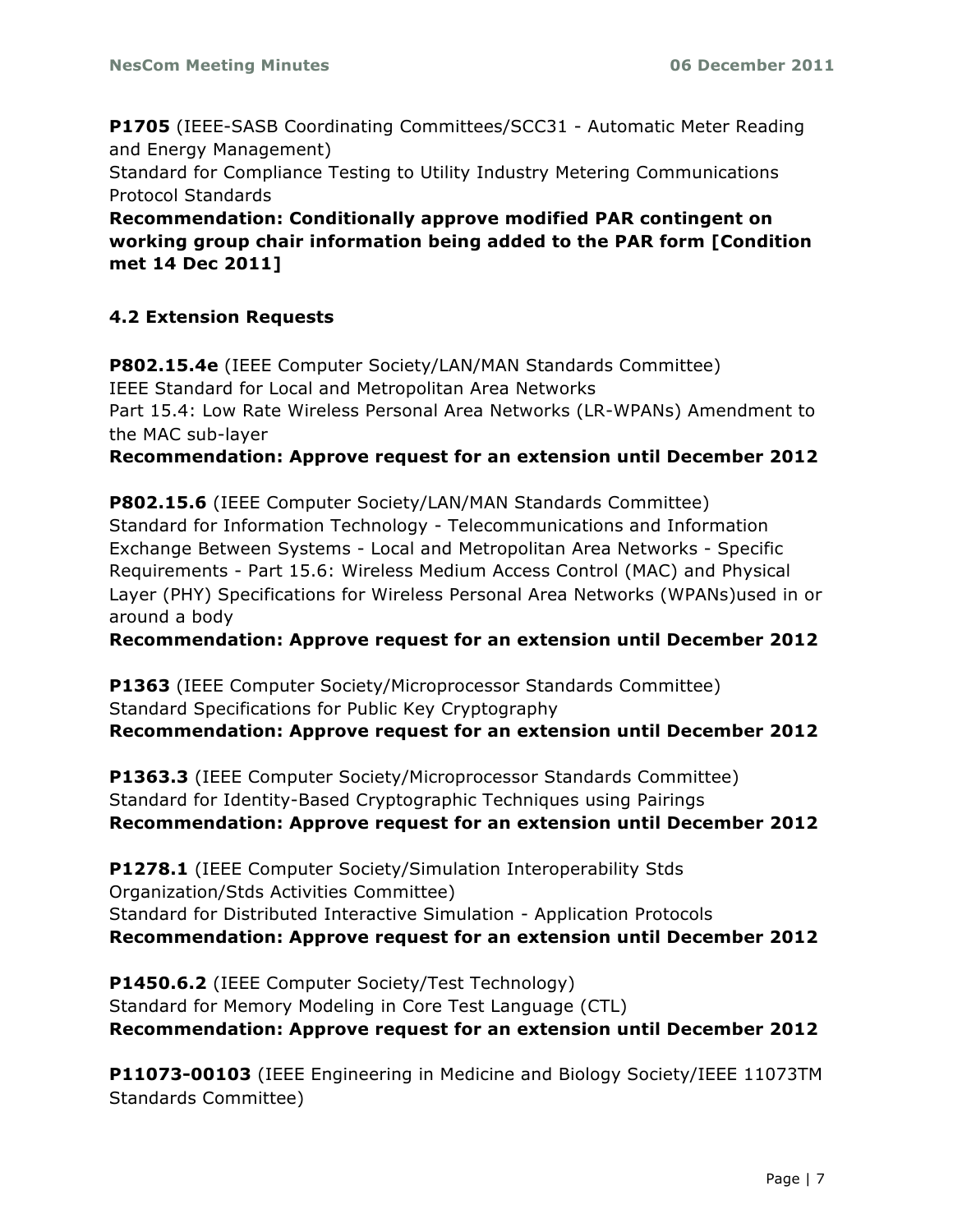Guide for Health Informatics - Personal Health Device Communication - Overview **Recommendation: Approve request for an extension until December 2012** 

**P11073-10103** (IEEE Engineering in Medicine and Biology Society/IEEE 11073TM Standards Committee)

Standard for Health informatics - Point-of-care medical device communication - Nomenclature - Implantable device, cardiac

#### **Recommendation: Approve request for an extension until December 2012**

**P1708** (IEEE Engineering in Medicine and Biology Society/Standards Committee) Standard for Wearable Cuffless Blood Pressure Measuring Devices

**Recommendation: Approve request for an extension until December 2012** 

**P515.1** (IEEE Industry Applications Society/Petroleum & Chemical Industry) Standard for the Testing, Design, Installation, and Maintenance of Electrical Resistance Heat Tracing for Commercial Applications

**Recommendation: Approve request for an extension until December 2012** 

**P1584** (IEEE Industry Applications Society/Petroleum & Chemical Industry) Guide for Performing Arc-Flash Hazard Calculations

#### **Recommendation: Approve request for an extension until December 2013**

**P1451.2** (IEEE Instrumentation and Measurement Society/TC9 - Sensor Technology)

Standard for a Smart Transducer Interface for Sensors and Actuators - Transducer to Microprocessor Communication Protocols and Transducer Electronic Data Sheet (TEDS) Formats

### **Recommendation: Approve request for an extension until December 2012**

**P575** (IEEE Power and Energy Society/Insulated Conductors) Guide for Bonding Sheaths and Shields of Single-Conductor Power Cables Rated 5 - 500 kV

### **Recommendation: Approve request for an extension until December 2012**

**P971** (IEEE Power and Energy Society/Insulated Conductors) Guide for the Installation and Removal of Power Cables Installed in Duct Systems **Recommendation: Approve request for an extension until December 2013** 

**P1300** (IEEE Power and Energy Society/Insulated Conductors) Guide for Cable Connections for Gas Insulated Substations **Recommendation: Approve request for an extension until December 2012** 

**P1718** (IEEE Power and Energy Society/Insulated Conductors)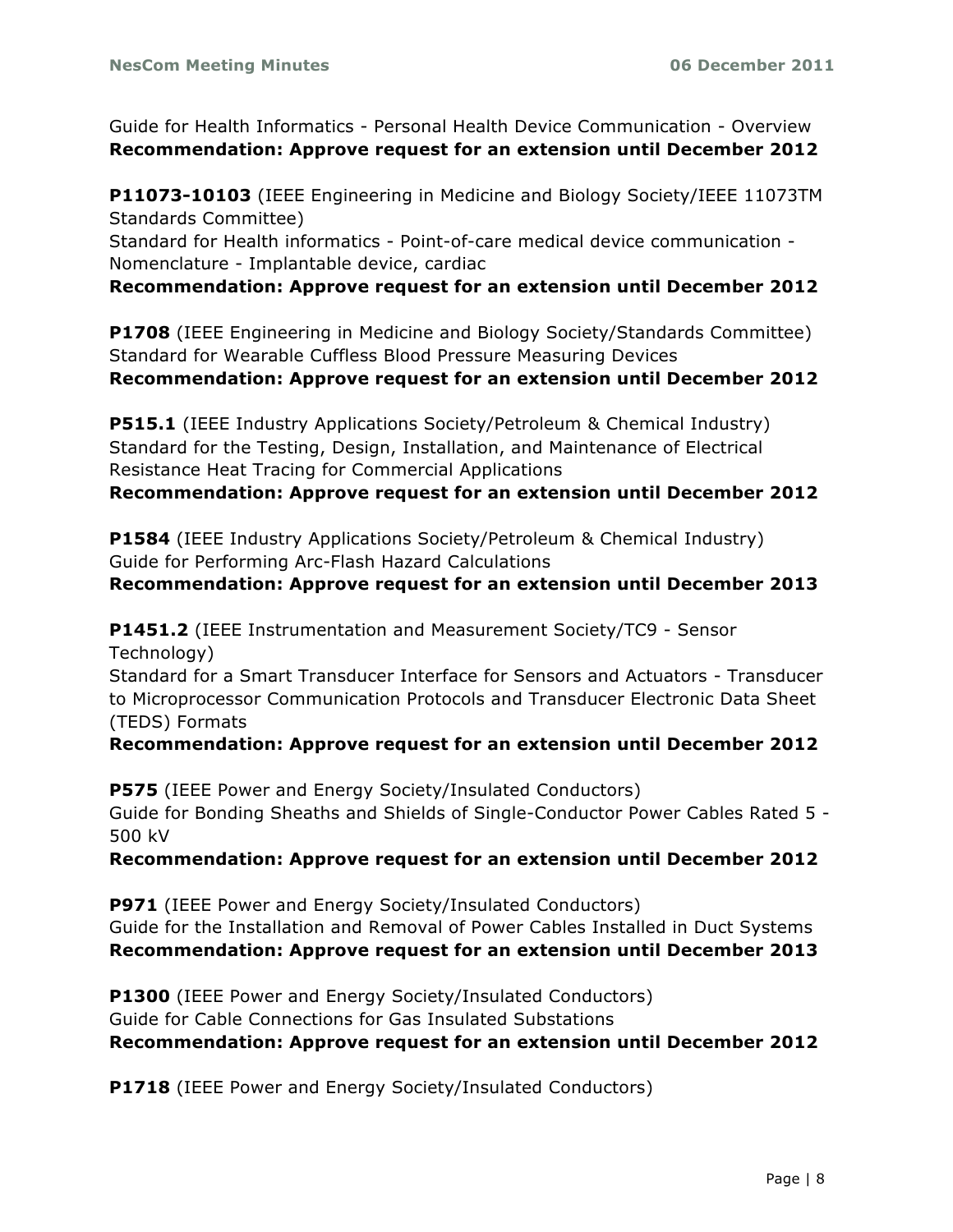Guide for Temperature Monitoring of Cable Systems

#### **Recommendation: Approve request for an extension until December 2012**

**PC93.4** (IEEE Power and Energy Society/Power System Communications) Standard for Power-Line Carrier Line-Tuning Equipment (30-500 kHz) Associated With Power Transmission Lines

#### **Recommendation: Approve request for an extension until December 2012**

**PC37.111** (IEEE Power and Energy Society/Power System Relaying) Standard for Common Format for Transient Data Exchange (COMTRADE) for Power Systems

# **Recommendation: Approve request for an extension until December 2012**

**PC37.236** (IEEE Power and Energy Society/Power System Relaying) Guide for Power System Protective Relay Applications over Digital Communication Channels

### **Recommendation: Approve request for an extension until December 2012**

**P1187** (IEEE Power and Energy Society/Stationary Batteries Committee) Recommended Practice for Installation Design and Installation of Valve-Regulated Lead-Acid Batteries for Stationary Applications

### **Recommendation: Approve request for an extension until December 2012**

**PC62.92.3** (IEEE Power and Energy Society/Surge Protective Devices/High Voltage)

Guide for the Application of Neutral Grounding in Electrical Utility Systems, Part III- -Generator Auxiliary Systems

**Recommendation: Approve request for an extension until December 2012**

**PC62.37.1** (IEEE Power and Energy Society/Surge Protective Devices/Low Voltage) Guide for the Application of Thyristor Surge Protective Device Components **Recommendation: Approve request for an extension until December 2012** 

**P979** (IEEE Power and Energy Society/Substations) Guide for Substation Fire Protection **Recommendation: Approve request for an extension until December 2012** 

**P998** (IEEE Power and Energy Society/Substations) Guide for Direct Lightning Stroke Shielding of Substations **Recommendation: Approve request for an extension until December 2013**

**PC37.122.4** (IEEE Power and Energy Society/Substations) Application and User Guide for Gas-Insulated Transmission Lines (GIL), Rated 72.5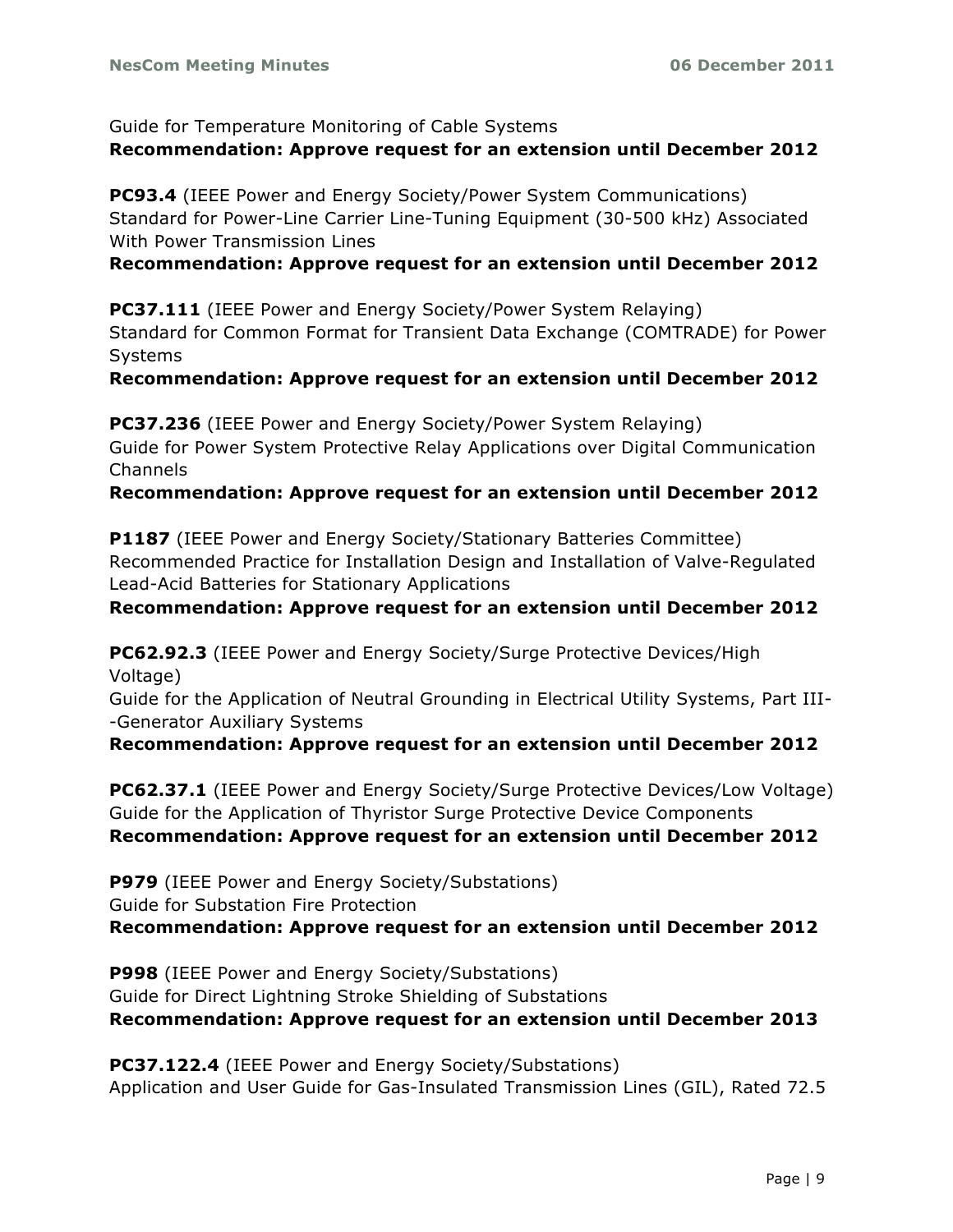#### kV and Above

## **Recommendation: Approve request for an extension until December 2012**

**P18** (IEEE Power and Energy Society/Transmission and Distribution) Standard for Shunt Power Capacitors **Recommendation: Approve request for an extension until December 2013** 

**P1409** (IEEE Power and Energy Society/Transmission and Distribution) Guide for the Application of Power Electronics for Power Quality Improvement on Distribution Systems Rated 1 kV Through 38 kV

**Recommendation: Approve request for an extension until December 2012** 

**P1564** (IEEE Power and Energy Society/Transmission and Distribution) Guide for Voltage Sag Indices

**Recommendation: Approve request for an extension until December 2013** 

**P1726** (IEEE Power and Energy Society/Transmission and Distribution) Guide for the Functional Specification of Fixed Transmission Series Capacitor Banks for Transmission System Applications

**Recommendation: Approve request for an extension until December 2012** 

**P638** (IEEE Power and Energy Society/Transformers) Standard for Qualification of Class 1E Transformers for Nuclear Power Generating **Stations** 

**Recommendation: Approve request for an extension until December 2012**

**P65700-19-03** (IEEE Power and Energy Society/Transformers) Standard for Bushings for DC application

**Recommendation: Approve request for an extension until December 2013** 

**PC57.12.52** (IEEE Power and Energy Society/Transformers) Standard for Sealed Dry-Type Power Transformers, 501 kVA and Larger, Three-Phase, with High-Voltage 601 to 34500 Volts, Low-Voltage 208Y/120 to 4160 Volts-General Requirements

#### **Recommendation: Approve request for an extension until December 2012**

**PC57.17** (IEEE Power and Energy Society/Transformers) Standard Requirements for Arc Furnace Transformers **Recommendation: Approve request for an extension until December 2012**

**PC57.19.100** (IEEE Power and Energy Society/Transformers) Guide for Application of Power Apparatus Bushings **Recommendation: Approve request for an extension until December 2012**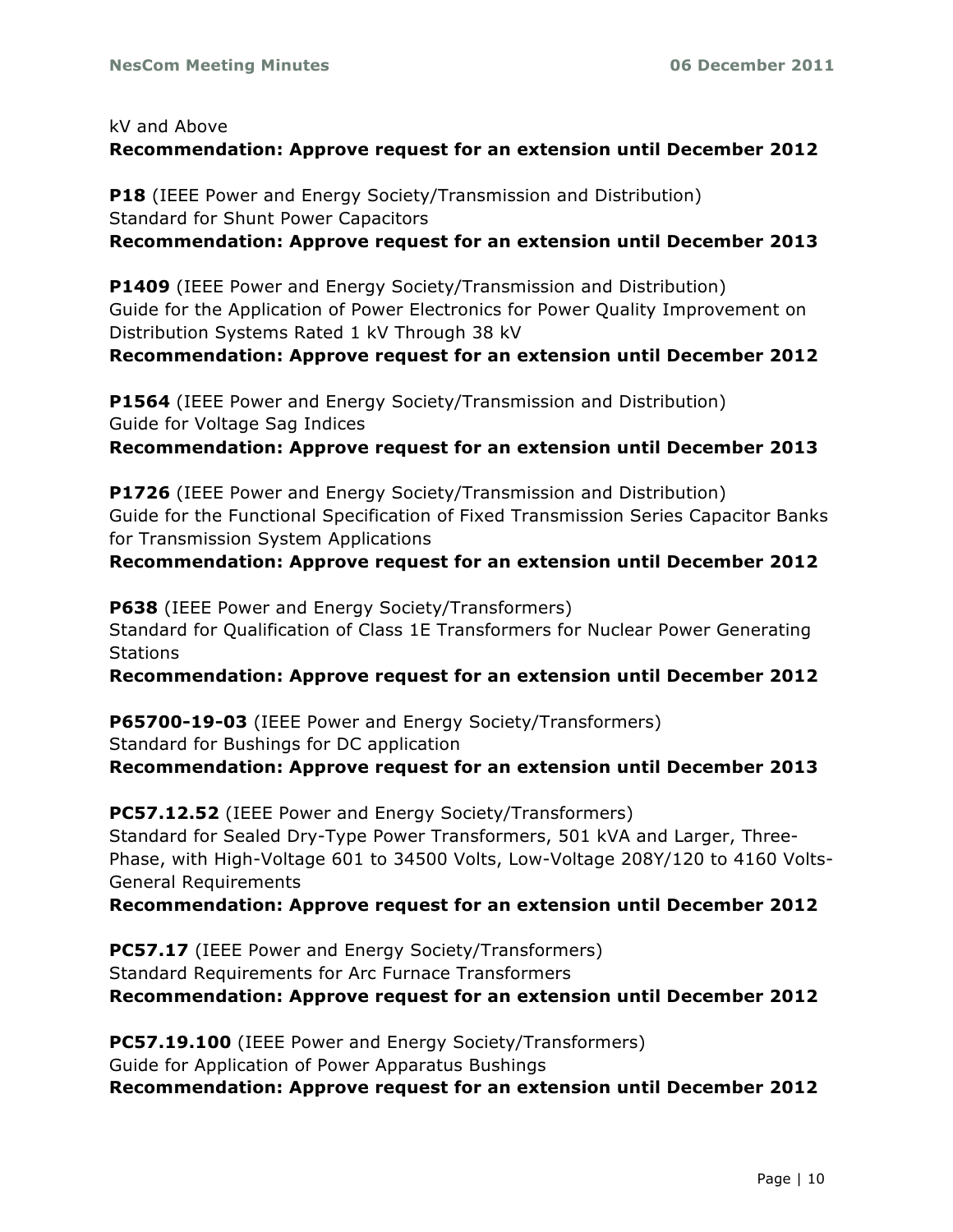# **PC57.98** (IEEE Power and Energy Society/Transformers) Guide for Transformer Impulse Tests

#### **Recommendation: Approve request for an extension until December 2012**

**PC57.131** (IEEE Power and Energy Society/Transformers) Standard Requirements for Tap Changers **Recommendation: Approve request for an extension until December 2012** 

**PC57.150** (IEEE Power and Energy Society/Transformers) Guide for the Transportation of Transformers and Reactors Rated 10,000 kVA or larger

#### **Recommendation: Approve request for an extension until December 2012**

**P1377** (IEEE-SASB Coordinating Committees/SCC31 - Automatic Meter Reading and Energy Management)

Standard for Utility Industry Metering Communication Protocol Application Layer (End Device Data Tables)

#### **Recommendation: Approve request for an extension until December 2012**

**P1705** (IEEE-SASB Coordinating Committees/SCC31 - Automatic Meter Reading and Energy Management)

Standard for Compliance Testing Standard for Utility Industry Metering Communications Protocol Standards

#### **Recommendation: Approve request for an extension until December 2013**

**P1478** (IEEE Vehicular Technology Society/Rail Transportation Standards Committee)

Standard for Environmental Conditions for Transit Rail Car Electronic Equipment **Recommendation: Approve request for an extension until December 2012** 

**P1629** (IEEE Vehicular Technology Society/Rail Transportation Standards Committee)

Standard for Performance of dc Overhead Current Collectors for Transit Vehicles **Recommendation: Approve request for an extension until December 2012**

**P1630** (IEEE Vehicular Technology Society/Rail Transportation Standards Committee)

Standard for Supporting Structures for Overhead Contact Systems for Transit Systems

**Recommendation: Approve request for an extension until December 2012**

**P1653.1** (IEEE Vehicular Technology Society/Rail Transportation Standards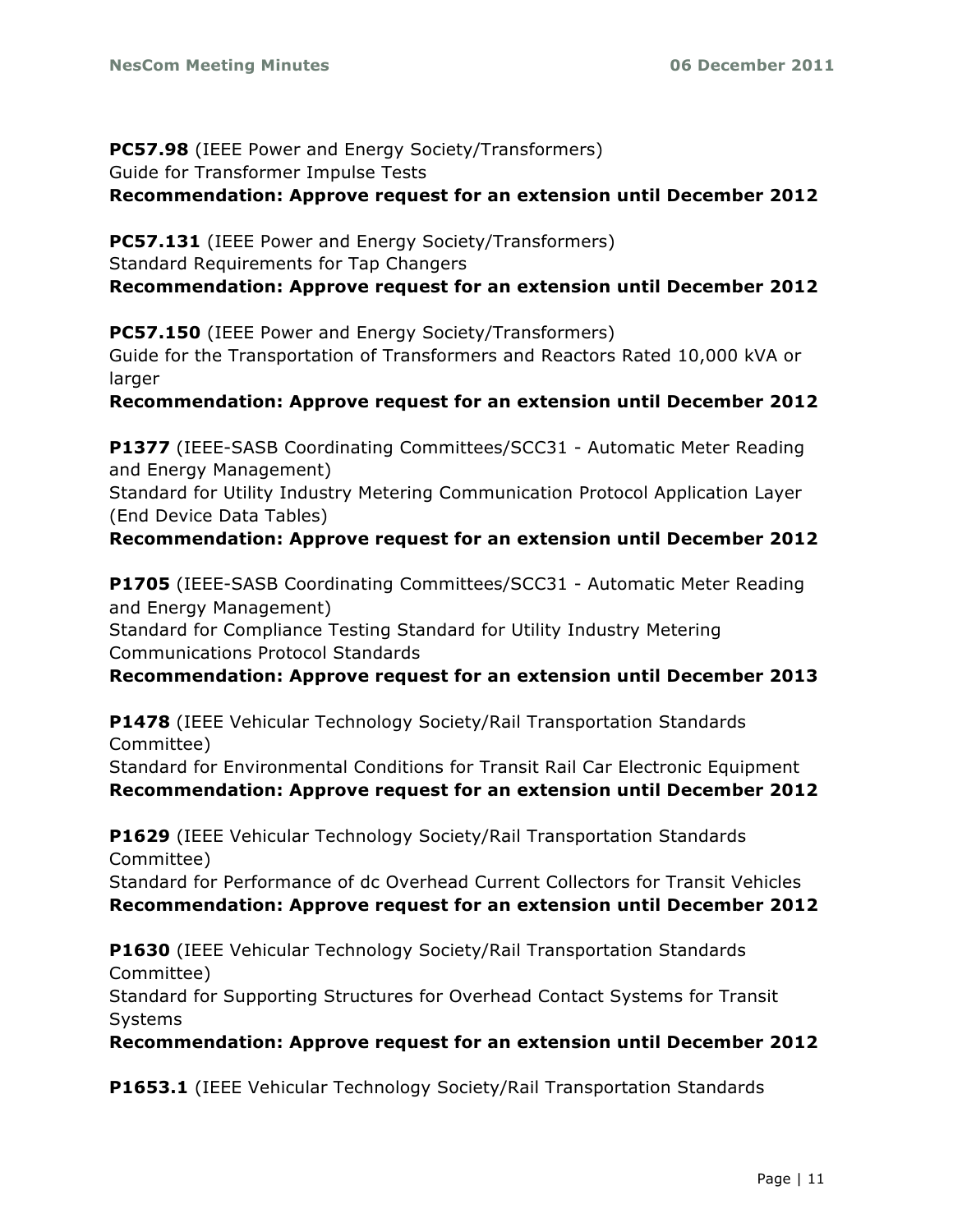#### Committee)

Standard for Traction Power Rectifier Transformers for Substation Applications up to 1500 Volts dc Nominal Output

### **Recommendation: Approve request for an extension until December 2012**

#### **4.3 New PARs**

**P802.15.9** (IEEE Computer Society/LAN/MAN Standards Committee) Recommended Practice for Transport of Key Management Protocol (KMP) Datagrams

#### **Recommendation: Approve new PAR until December 2015**

**P802.16.1a** (IEEE Computer Society/LAN/MAN Standards Committee) IEEE Standard for WirelessMAN-Advanced Air Interface for Broadband Wireless Access Systems - Amendment: Higher Reliability Networks

#### **Recommendation: Approve new PAR until December 2015**

**P802.16.1b** (IEEE Computer Society/LAN/MAN Standards Committee) IEEE Standard for WirelessMAN-Advanced Air Interface for Broadband Wireless Access Systems - Amendment: Enhancements to Support Machine-to-Machine Applications

#### **Recommendation: Approve new PAR until December 2015**

**P802.22b** (IEEE Computer Society/LAN/MAN Standards Committee) IEEE Standard for Information Technology--Telecommunications and information exchange between systems Wireless Regional Area Networks (WRAN)--Specific requirements Part 22: Cognitive Wireless RAN Medium Access Control (MAC) and Physical Layer (PHY) Specifications: Policies and Procedures for Operation in the TV Bands Amendment: Enhancement for Broadband Services and Monitoring Applications

#### **Recommendation: Approve new PAR until December 2015**

**P1903.1** (IEEE Communications Society/Standards Committee) Standard for Content Delivery Protocols of Next Generation Service Overlay Network (NGSON)

### **Recommendation: Approve new PAR until December 2015**

**P1903.2** (IEEE Communications Society/Standards Committee) Standard for Service Composition Protocols of Next Generation Service Overlay Network (NGSON)

### **Recommendation: Approve new PAR until December 2015**

**P1903.3** (IEEE Communications Society/Standards Committee) Standard for Self-Organizing Management Protocols of Next Generation Service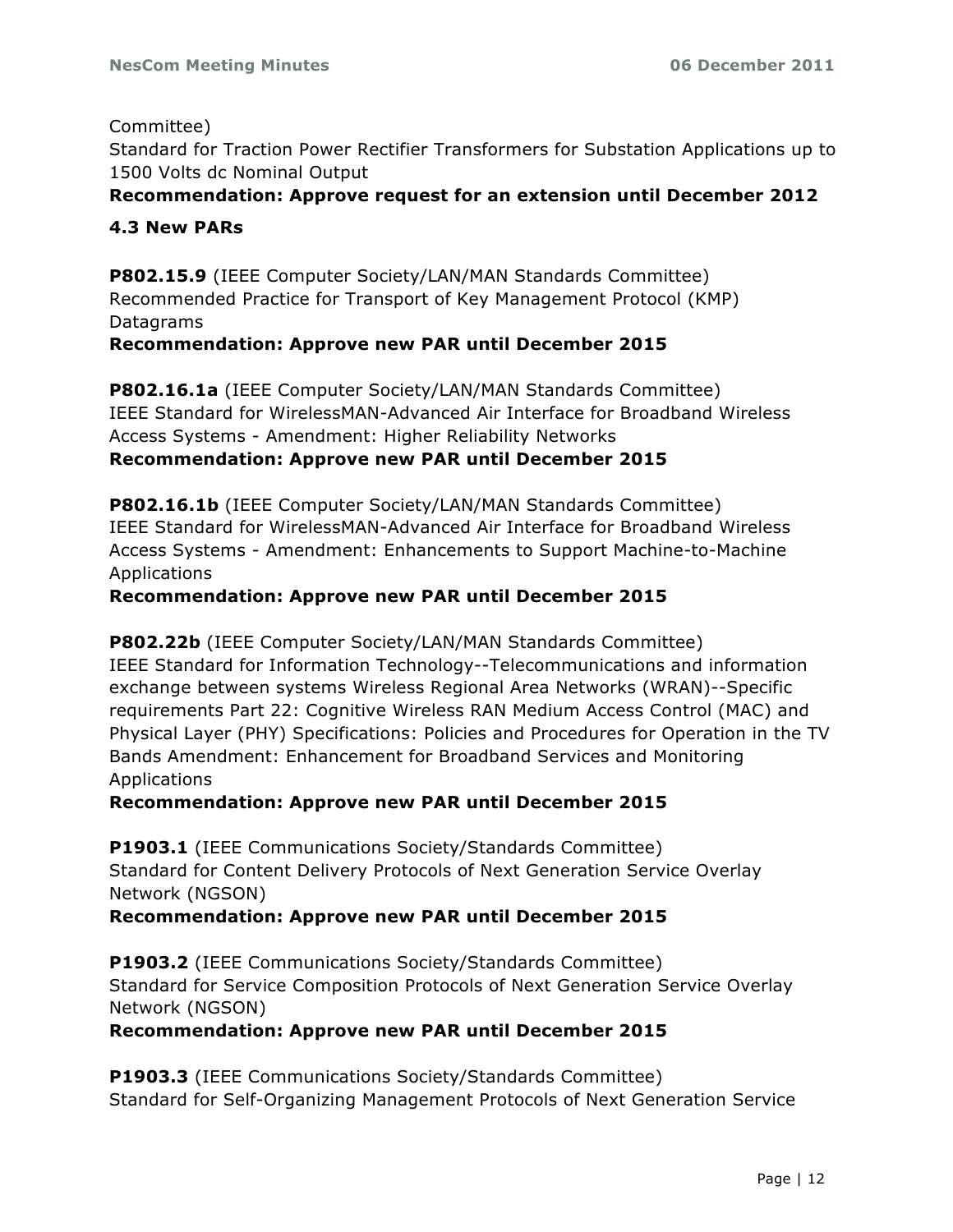Overlay Network (NGSON) **Recommendation: Approve new PAR until December 2015** 

**P1908.1** (IEEE Communications Society/Standards Committee) Virtual Keyboard Standard for Indic Languages **Recommendation: Approve new PAR until December 2015** 

**P1909.1** (IEEE Communications Society/Power Line Communications) Recommended Practice for Smart Grid Communication Equipment -Test methods and installation requirements

### **Recommendation: Approve new PAR until December 2015**

**P1451S** (IEEE Industrial Electronics Society/Industrial Electronics Society Standards Committee)

Recommended Practice for Signal Treatment Applied to Smart Transducers **Recommendation: Defer approval of new PAR while project numbering is worked out**

**P1451.1** (IEEE Instrumentation and Measurement Society/TC9 - Sensor Technology) Standard for Smart Transducer Interface for Sensors and Actuators - Common Network Services

**Recommendation: Defer approval of new PAR. PAR should have been submitted as a PAR for Revision.**

**P1451.1D** (IEEE Instrumentation and Measurement Society/TC9 - Sensor Technology)

Standard for a Smart Transducer Interface for Sensors, Actuators, and Devices eXtensible Messaging and Presence Protocol (XMPP) for Networked Device Communication

**Recommendation: Defer approval of new PAR while project numbering is worked out** 

**P1202-2006/Cor 1** (IEEE Power and Energy Society/Insulated Conductors) IEEE Standard for Flame-Propagation Testing of Wire & Cable - Corrigendum 1 **Recommendation: Approve new PAR until December 2015** 

**P487.4** (IEEE Power and Energy Society/Power System Communications) Standard for the Electrical Protection of Communication Facilities Serving Electric Supply Locations Through the Use of Neutralizing Transformers **Recommendation: Approve new PAR until December 2015**

**P487.5** (IEEE Power and Energy Society/Power System Communications)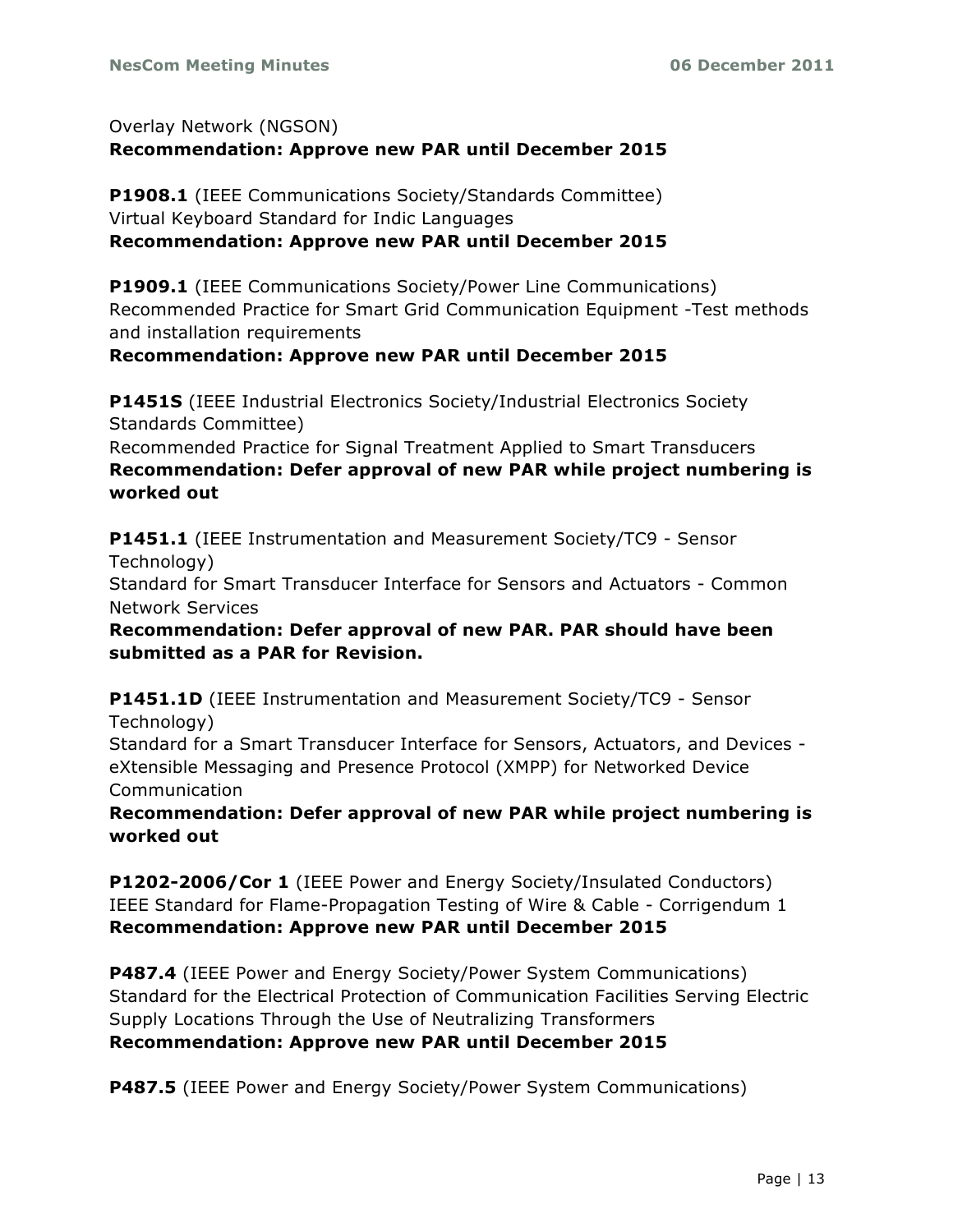Standard for the Electrical Protection of Communication Facilities Serving Electric Supply Locations Through the Use of Isolation Transformers **Recommendation: Approve new PAR until December 2015** 

**PC37.30.3** (IEEE Power and Energy Society/Switchgear) Standard Requirements for High Voltage Interrupter Switches, Interrupters or Interrupting Aids used on or attached to High Voltage Switches Rated for

Alternating Currents above 1000 Volts

**Recommendation: Defer approval of new PAR to clarify information. Ted Olsen assigned as mentor**

**PC57.157** (IEEE Power and Energy Society/Transformers) Guide for Conducting Functional Life Tests for De-energized Tap-changer Contacts **Recommendation: Approve new PAR until December 2015** 

**P62704-4** (IEEE-SASB Coordinating Committees/SCC39 - International Committee on Electromagnetic Safety)

Standard for Determining the Peak Spatial-Average Specific Absorption Rate (SAR) in the Human Body from Wireless Communications Devices, 30 MHz - 6 GHz: General Requirements for Using the Finite Element Method (FEM) for SAR Calculations and Specific Requirements for Modeling Vehicle-Mounted Antennas and Personal Wireless Devices

**Recommendation: Approve new PAR until December 2015** 

### **4.4 PARs for the Revision of Standards**

**P11073-20601** (IEEE Engineering in Medicine and Biology Society/IEEE 11073TM Standards Committee) Standard for Health Informatics - Personal Health Device Communication - Application Profile - Optimized Exchange Protocol **Recommendation: Approve PAR for the revision of a standard until December 2015**

**PC62.22.1** (IEEE Power and Energy Society/Insulated Conductors) Guide for the Connection of Surge Arresters to Protect Insulated Shielded Electric Power Cable Systems Up to 46 kV

**Recommendation: Approve PAR for the revision of a standard until December 2015**

**PC37.113** (IEEE Power and Energy Society/Power System Relaying) Guide for Protective Relay Applications to Transmission Lines **Recommendation: Approve PAR for the revision of a standard until December 2015**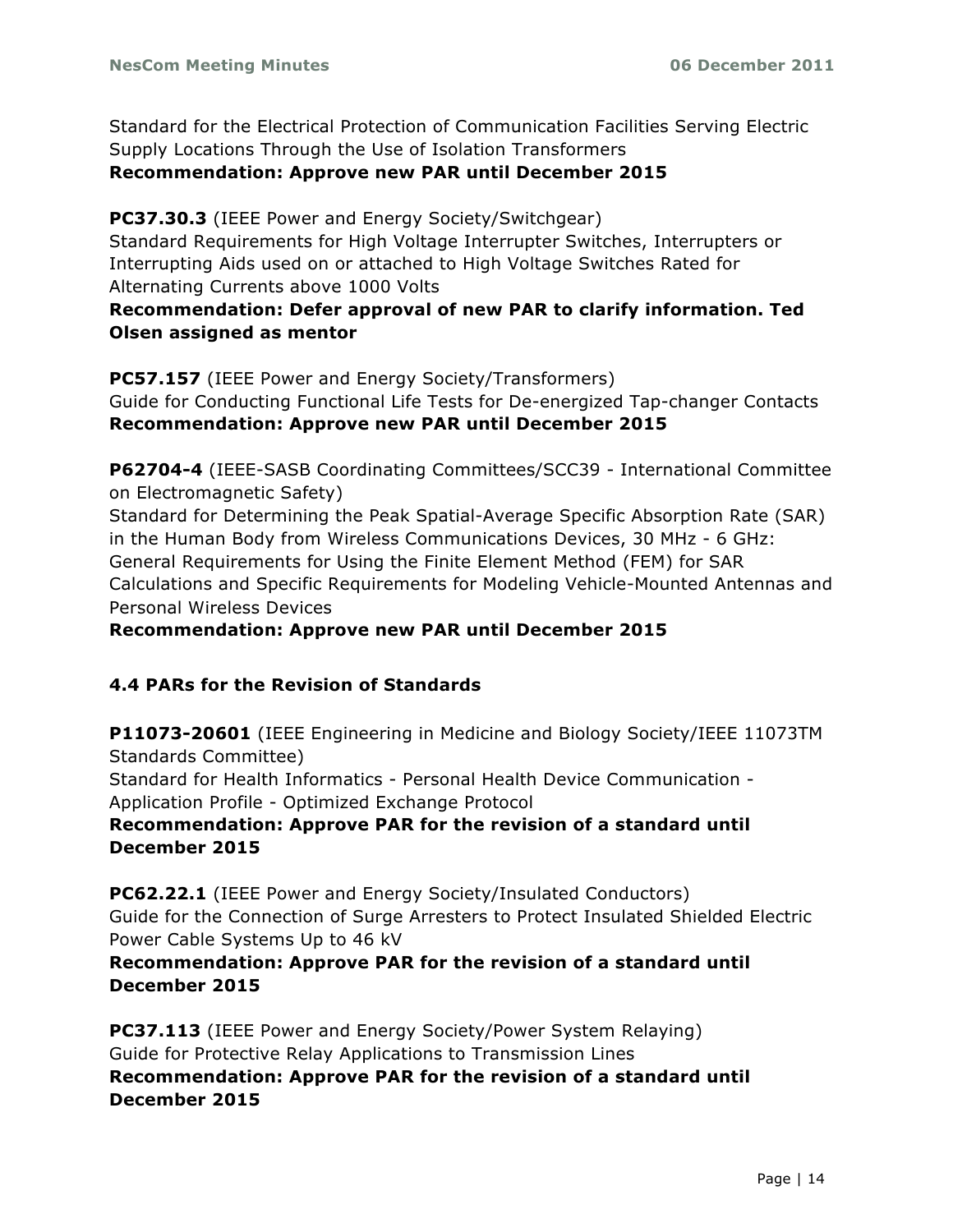**PC62.48** (IEEE Power and Energy Society/Surge Protective Devices/Low Voltage) Guide for Interactions Between Power System Disturbances and Surge Protective Devices

**Recommendation: Defer approval of PAR for the revision of a standard due to an outstanding comment**

### **PC37.30.4** (IEEE Power and Energy Society/Switchgear)

Standard for Test Code for Switching and Fault Making Tests for High Voltage Interrupter Switches, Interrupters or Interrupting Aids used on or attached to High Voltage Switches Rated for Alternating Currents Above 1000 Volts

### **Recommendation: Defer approval of PAR for the revision of a standard until it is brought into synch with PC37.30.3. Ted Olsen assigned as mentor**

**PC37.60** (IEEE Power and Energy Society/Switchgear)

Standard for High-voltage switchgear and controlgear - Part 111: Automatic Circuit Reclosers and Fault Interrupters for Alternating Current Systems Up to 38 kV **Recommendation: Approve Modified PAR** [PAR was originally submitted as a revision PAR. It has been changed to and approved as a modified PAR but can not be moved to correct PAR type on agenda due to system issue]

#### **PC37.100.1** (IEEE Power and Energy Society/Switchgear)

Standard of Common Requirements for High Voltage Power Switchgear Rated Above 1000 V

### **Recommendation: Approve PAR for the revision of a standard until December 2015**

**P1276** (IEEE Power and Energy Society/Transformers) Guide for the Application of High-Temperature Insulation Materials in Liquid-Immersed Power Transformers

**Recommendation: Defer approval of PAR for the revision of a standard due to an outstanding comment**

**PC57.12.36** (IEEE Power and Energy Society/Transformers) Standard Requirements for Liquid-Immersed Distribution Substation Transformers **Recommendation: Approve PAR for the revision of a standard until December 2015**

**PC57.12.37** (IEEE Power and Energy Society/Transformers) Standard for the Electronic Reporting of Distribution Transformer Test Data **Recommendation: Approve PAR for the revision of a standard until December 2015**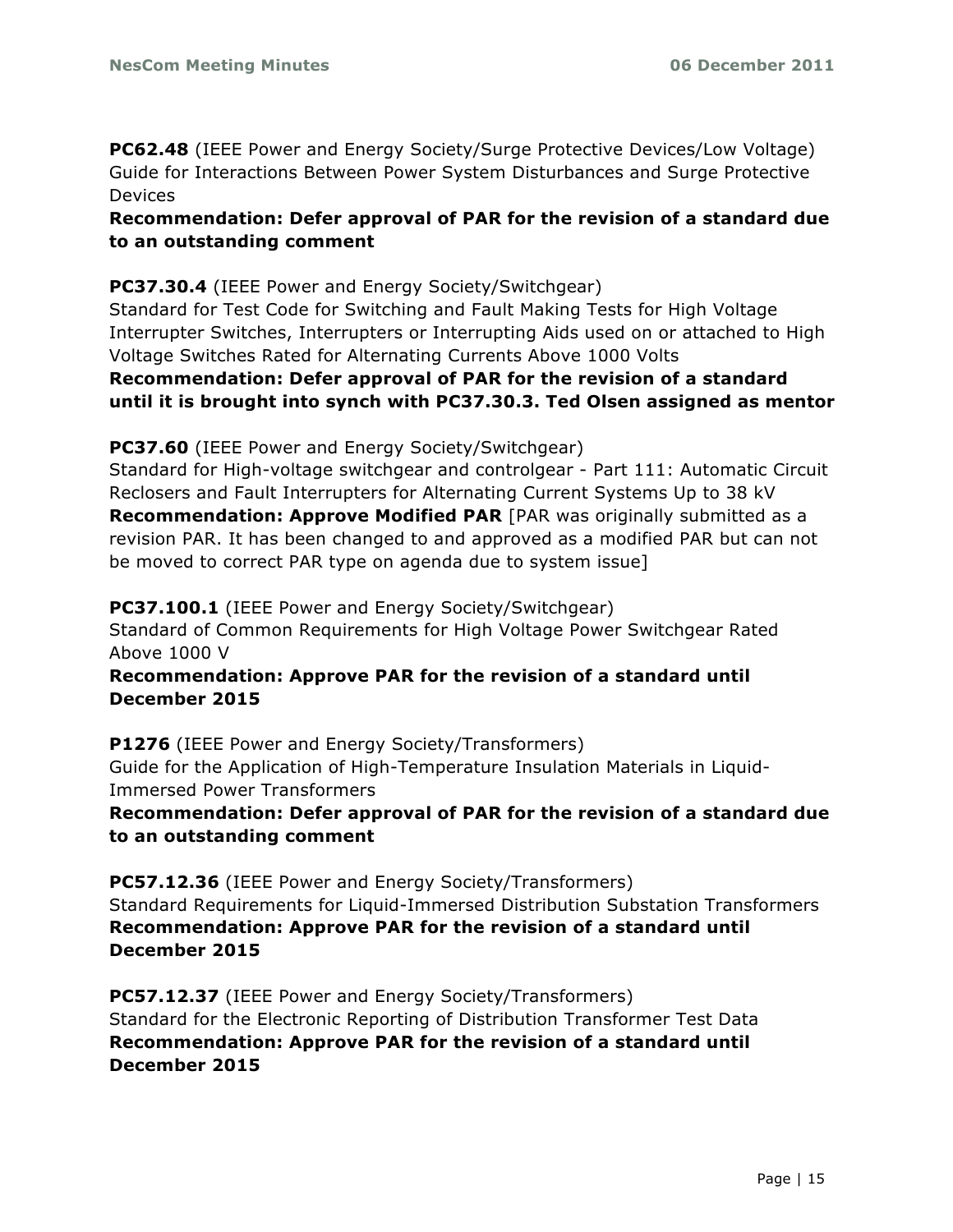### **PC57.12.59** (IEEE Power and Energy Society/Transformers) Guide for Dry-Type Transformer Through-Fault Current Duration **Recommendation: Approve PAR for the revision of a standard until December 2015**

#### **PC57.32** (IEEE Power and Energy Society/Transformers)

Standard Requirements, Terminology, and Test Procedures for Neutral Grounding Devices

#### **Recommendation: Approve PAR for the revision of a standard until December 2015**

**PC57.134** (IEEE Power and Energy Society/Transformers)

Guide for Determination of Hottest-Spot Temperature in Dry-Type Transformers **Recommendation: Approve PAR for the revision of a standard until December 2015**

**P98** (IEEE-SASB Coordinating Committees/SCC04 - Electrical Insulation) Standard for the Preparation of Test Procedures for the Thermal Evaluation of Solid Electrical Insulating Materials

#### **Recommendation: Approve PAR for the revision of a standard until December 2015**

#### **5 Old Business**

### **5.1 Modified PARs and Balloting Dates - Update - Lisa Yacone**

Lisa presented the proposed instructional text changes for Modified PAR submittals which will clarify that anticipated balloting dates should be updated when filling out the form. NesCom was in agreement that this should be sufficient to address the issue.

#### **5.2 SASB OpMan definition changes for Amendment, Corrigendum, and Erratum - Response at ProCom - Report - Peter Balma**

Peter reported back from his presentation to ProCom the day before, that after some additional wordsmithing, ProCom will recommend approval of the updates to the definitions of Amendment, Corrigendum and Erratum in the IEEE-SASB OpMan to the IEEE-SA Standards Board.

### **6 New Business**

### **6.1 Match Rule Update - David Law**

David gave a brief presentation including background of, reason for and implementation of the deletion of the 'Match Rule'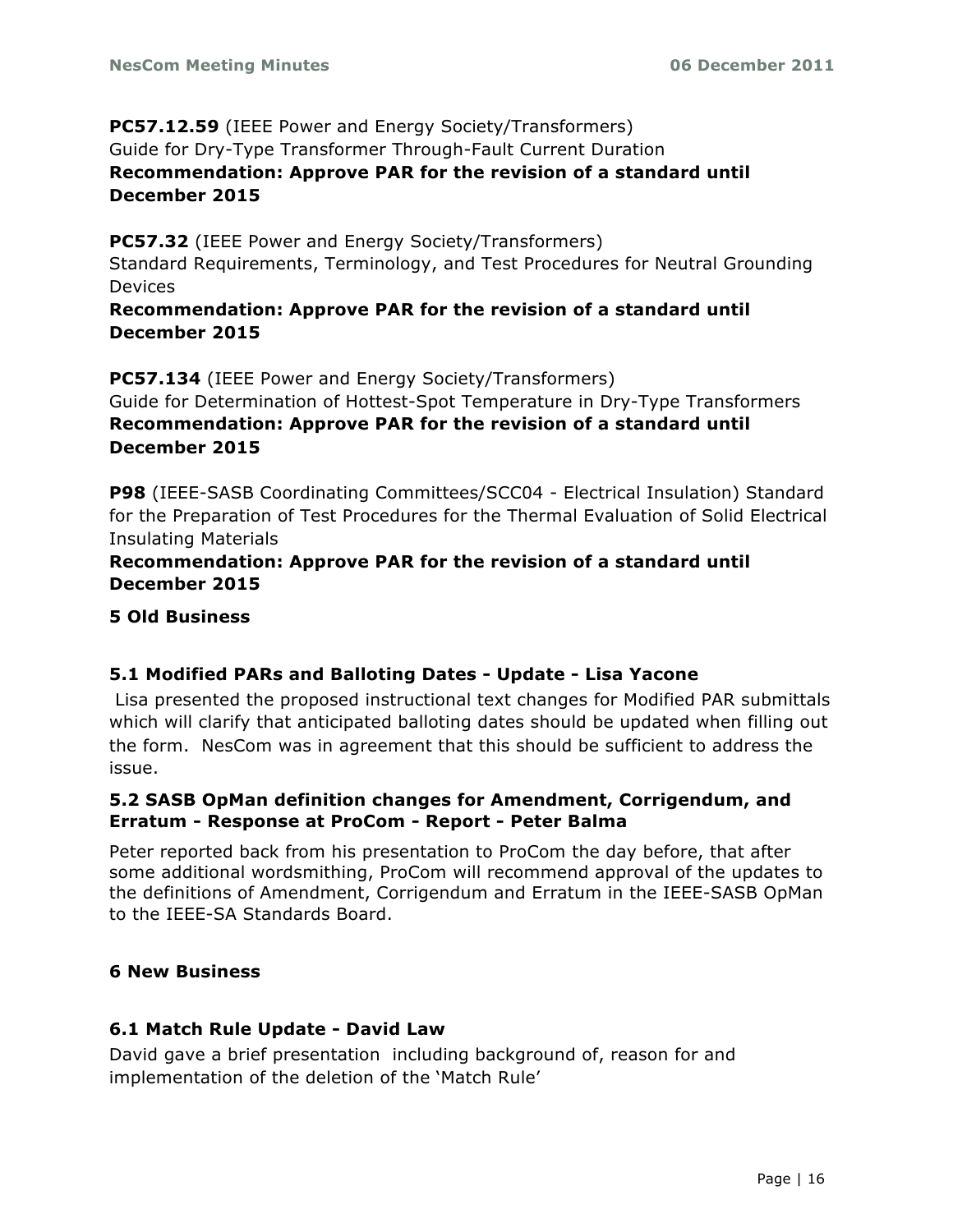David explained that NesCom should still require that the Scope stated in the PAR be the expected Scope statement that will appear in the published standard (should be well-written, etc.) This is scope balloters will use to judge the draft standard against. The removal of the Match Rule will give Sponsors some leeway to update the Scope that appears in the draft standard to be different from the Scope statement on the PAR but the Scope of draft still has be WITHIN scope stated on the PAR. This change should significantly reduce the number of Modified PARs for NesCom to review.

### **6.2 myProject Update - Yacone/Boyce**

Christina reviewed the scheduled fixes for  $1<sup>st</sup>$  and  $2<sup>nd</sup>$  quarter of 2012. Lisa reported that the instructional text for the PAR form would be updated and that the PAR form for PARs for an Amendment or Corrigendum will be updated to contain a (Document) Scope and a Project Scope field in order to align with an SASB approved OpMan change.

NesCom members voiced a request for an additional staff (and possibly NesCom member) view only field for the PAR form so that brief notes/history could be added to the PAR that would not appear on the public view.

### **6.3 PARs, standards and technical societies – Peter Balma**

Peter expressed concern that the number of participants in technical societies working on standards is dwindling in size. Rich Hulett, SASB Chair, was present and made note of Peter's concern.

### **6.4 Withdrawal and resubmittals – Sam Sciacca**

Sam noted that there were a number of simultaneous withdraw and resubmission of a new PAR for the same project on this agenda. This issue concerned him as it has a potential for work around or abuse of our conventions regarding the expiration of PARs. He asked NesCom if they should consider having a modified process when this occurs. An ad hoc was formed to research the process and to discuss pros and cons. Sam will chair the ad hoc and it will include Ted Olsen, Yatin Trivedi, Peter Balma, Michael Janezic, and Erin Spiewak.

### **6.5 Affiliation on the PAR – Mary Lynne Nielsen**

Mary Lynne explained that currently the PAR form contact information for Sponsor Chair and Working Group Chair only shows an email address and a phone number. This can lead to misinterpretation of support, particularly with entity based projects, if the email address of either chair is tied to his/her company. [i.e. jsmith@ibm.com].The Corporate Advisory Group (CAG) believes that the PAR should capture affiliation and is asking NesCom to look into the issue for further evaluation.